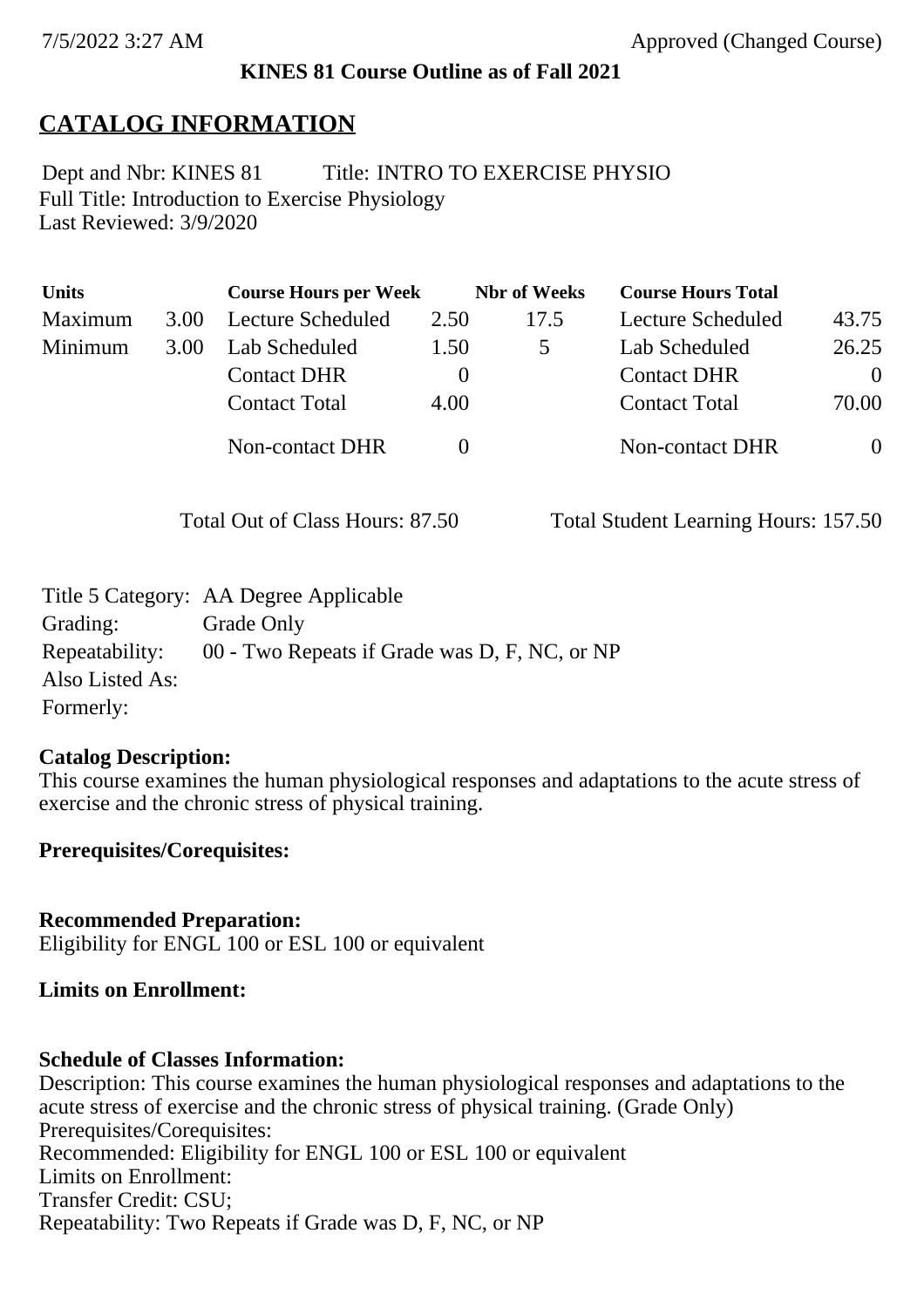# **ARTICULATION, MAJOR, and CERTIFICATION INFORMATION:**

| <b>AS Degree:</b><br>Area<br><b>CSU GE:</b><br><b>Transfer Area</b> |                      |            | Effective:<br>Effective: | Inactive:<br>Inactive: |           |
|---------------------------------------------------------------------|----------------------|------------|--------------------------|------------------------|-----------|
| IGETC:                                                              | <b>Transfer Area</b> |            |                          | Effective:             | Inactive: |
| <b>CSU Transfer: Transferable</b>                                   |                      | Effective: | Fall 2010                | Inactive:              |           |
| <b>UC</b> Transfer:                                                 |                      | Effective: |                          | Inactive:              |           |

# **CID:**

### **Certificate/Major Applicable:**

[Both Certificate and Major Applicable](SR_ClassCheck.aspx?CourseKey=KINES81)

# **COURSE CONTENT**

#### **Student Learning Outcomes:**

Upon completion of the course, students will be able to:

- 1. Identify, differentiate, and interpret credible sources of information for research in the field of exercise physiology.
- 2. Describe the principles of exercise training and adaptation on the skeletal muscles, nervous system, cardiorespiratory system, body composition, metabolism, environmental conditions, and fatigue.

### **Objectives:**

Students will be able to:

- 1. Evaluate the source and credibility of reports of scientific experiments in exercise physiology and related topics.
- 2. Recognize the principles that govern the development of muscular strength and endurance.
- 3. Comprehend the role of metabolism, bioenergetics, and energy expenditure in varying levels of exercise intensity and at rest.
- 4. Describe the structure and function of the nervous system as it relates to neural control of human movement.
- 5. Define body composition and its relationship to recommended weight and sport and exercise participation.
- 6. Assess cardiorespiratory responses in aerobic and anaerobic exercise for sport and exercise participation.
- 7. Relate general principles and adaptations of aerobic, anaerobic, and resistance training to exercise training regimens.
- 8. Identify the physiological responses to various environmental conditions (i.e. higher altitude, heat, and cold).
- 9. Identify and analyze the various ergogenic agents used that can physiologically affect exercise and sport performance.

# **Topics and Scope:**

- I. Introduction to Exercise and Sport Physiology Research in Exercise Physiology
	- A. Scientific method
	- B. Experimental design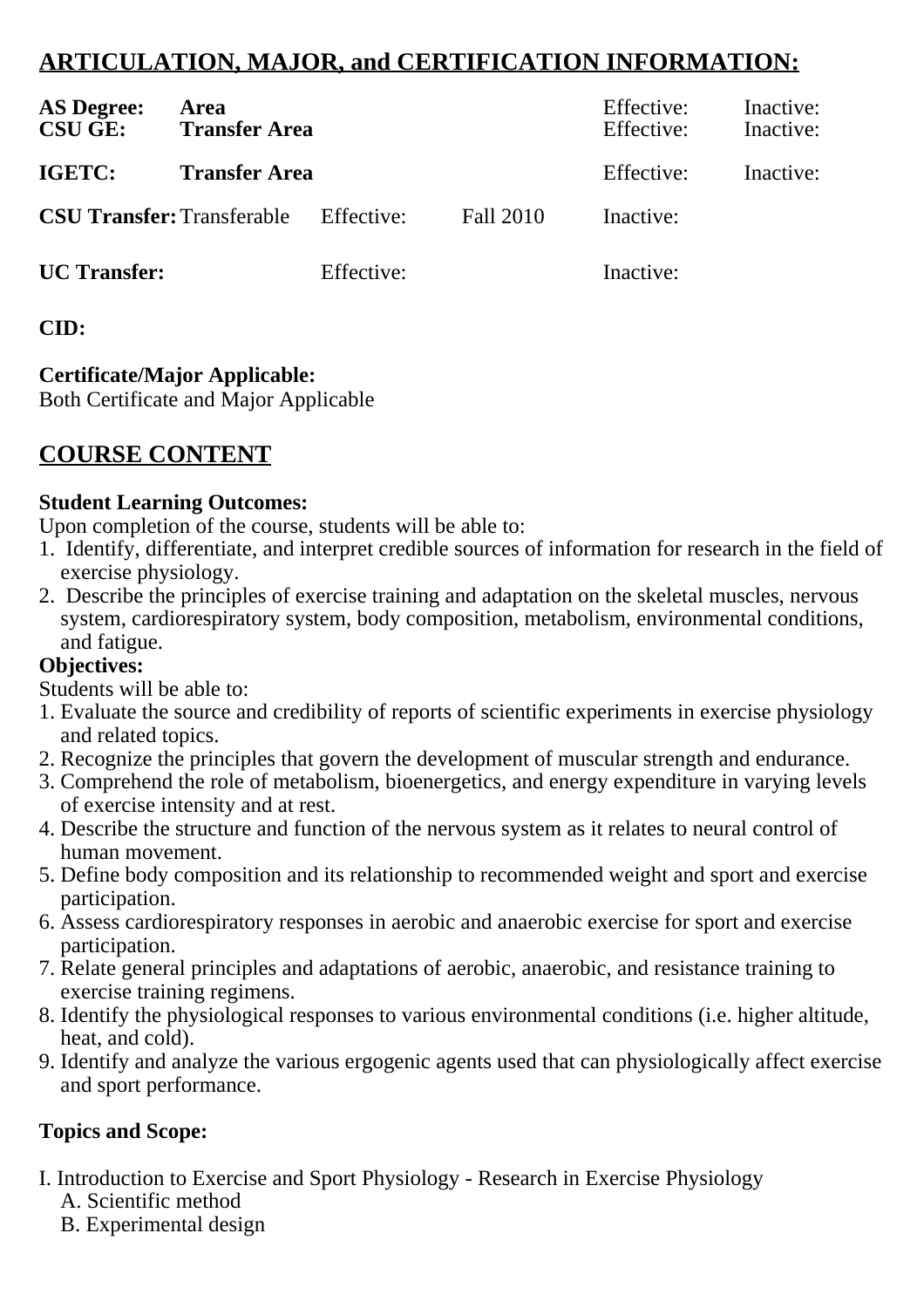- C. Credibility of information sources
- II. Structure and Function of Exercising Muscle
	- A. Functional anatomy of skeletal muscle
	- B. Skeletal muscle and exercise
	- C. Muscular endurance and strength testing
- III. Fuel for Exercising Muscle: Metabolism and Bioenergetics
- IV. Neural Control of Exercising Muscle
	- A. Structure and function of the nervous system
	- B. Motor control and reflex activity
- V. Energy Expenditure and Fatigue
	- A. Measuring energy expenditure at rest and during exercise
	- B. Estimation of daily caloric requirements
	- C. Fatigue and its causes
- VI. Cardiovascular System
	- A. Heart, vascular system, and blood
	- B. Sub-max and Maximal cardiovascular testing
	- C. Graded exercise testing
	- D. Lactate threshold testing
- VII. Respiratory System
	- A. Pulmonary ventilation, volumes, and diffusion
	- B. Transport of oxygen and carbon dioxide in the blood
	- C. Gas exchange at the muscles
- VIII. Cardio Respiratory Responses to Acute Exercise
	- A. Cardiovascular responses to acute exercise
	- B. Respiratory responses to acute exercise
	- C. Heart rate and blood pressure testing
- IX. Principles of Exercise Training
	- A. Terminology and general principles of training
	- B. Resistance, anaerobic, and aerobic training programs
- X. Adaptations to Resistance Training
	- A. Gains in muscular fitness
	- B. Muscle soreness
	- C. Resistance training for sex and age differences
- XI. Adaptations to Aerobic and Anaerobic Training: Specificity and Cross-training
- XII. Exercise in Hot and Cold Environments
	- A. Body temperature regulation
	- B. Physiological responses, health risks, and acclimation in the heat
	- C. Physiological responses, health risks, and acclimation in the cold
- XIII. Exercising at Altitude
	- A. Physiological responses to acute altitude exposure
	- B. Exercise and sport performance at altitude
	- C. Acclimatization at prolonged exposure at altitude
- XIV. Body Composition
	- A. Body composition in sport
	- B. Hydrostatic weighing, skinfold, and bioelectrical impedance
- XV. Ergogenic Aids
	- A. Researching ergogenic aids
	- B. Pharmacological agents
	- C. Hormonal agents
	- D. Physiological agents
- E. Nutritional Agents